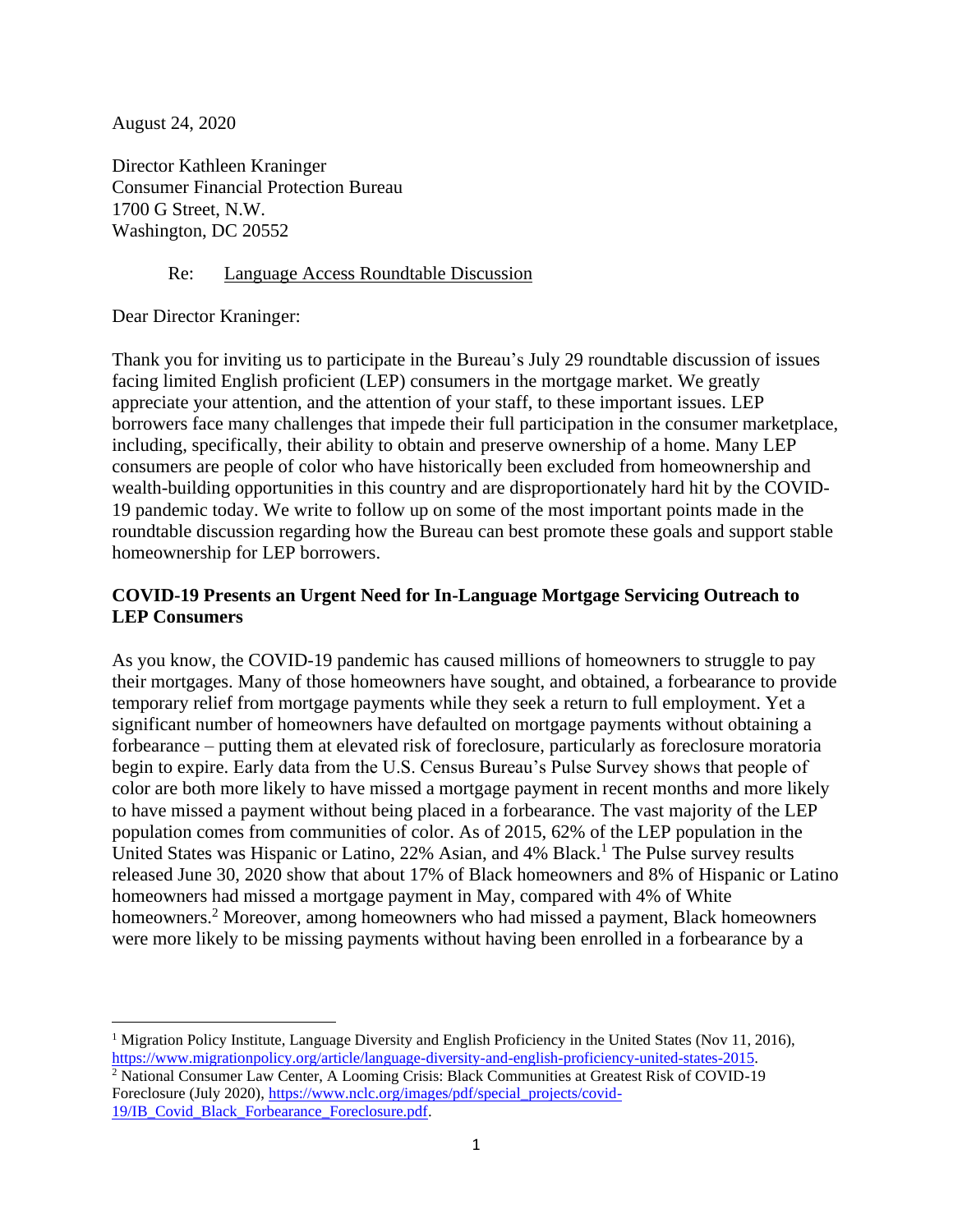ratio of 4.0 to one, Hispanic or Latino borrowers at a ratio of 2.2 to one, and White homeowners at a ratio of 1.4 to one. 3

There is good reason to believe that the disparate access to forbearance plans has been caused in part by disparate access to information. In a recent survey of housing counselors from around the country, over half of respondents had heard from homeowners stating that they did not know they could request a forbearance. Seventy percent of counselors responding had interacted with homeowners who did not enter into a forbearance due to a fear of a lump sum payment that would be due at the end of the forbearance period.<sup>4</sup> Since almost all federally-backed mortgage borrowers will qualify for a permanent mortgage relief option, without the need for a lump sum payment, this fear reflects an information gap. Further evidence of an information gap stems from the fact that Black and Hispanic or Latino borrowers are more likely than White borrowers to have an FHA loan, and servicers of FHA loans have been shown to have "incomplete, inconsistent, dated, and unclear" information about forbearance options on their websites.<sup>5</sup>

No population faces greater challenges in obtaining information about available mortgage relief than LEP borrowers. LEP borrowers are more likely to face long hold times if they are attempting to speak with their servicer by phone with oral interpretation. Many servicer websites do not contain any information on COVID-19 mortgage relief options in languages other than English, and do not even provide links to available translated agency websites.

We appreciate the Bureau's decision to collaborate with other federal agencies to host a joint agency website that has now been translated into the top eight LEP languages. However, borrowers are unlikely to find this website unless they know to look for it. Most borrowers looking for help online will visit only their own servicer's website and will find no information there about the joint agency Coronavirus relief website's existence or the fact that it has been translated into eight languages.

The alarming numbers of borrowers, including borrowers of color and LEP borrowers, who are not taking advantage of the forbearance options available to them calls for more aggressive outreach by the Bureau and other federal government housing agencies. Failure to obtain a forbearance puts borrowers on a path to foreclosure, which has enormous consequences for family stability, economic security and – in the middle of the current pandemic – the health and safety of individuals, families and the larger community. Given the racial and ethnic make-up of the delinquent borrowers who are not seeking forbearance, these foreclosures would also exacerbate our country's enormous racial gaps in homeownership and wealth. For all these reasons, we urge the Bureau to work with its partner agencies to launch an aggressive outreach campaign to get the word out about the protections provided under the CARES Act and how borrowers can obtain them. This campaign, which should coordinate with housing counseling,

<sup>3</sup> *Id*.

<sup>4</sup> National Housing Resource Center, Forbearance and Delinquency Summary of Housing Counselor Survey (July 20, 2020), [https://www.hsgcenter.org/wp-content/uploads/2020/08/Survey-results-Forbearance-and-](https://www.hsgcenter.org/wp-content/uploads/2020/08/Survey-results-Forbearance-and-Delinquency2.pdf)[Delinquency2.pdf.](https://www.hsgcenter.org/wp-content/uploads/2020/08/Survey-results-Forbearance-and-Delinquency2.pdf)

<sup>5</sup> Office of Inspector General, Dep't of Housing and Urban Dev't, Some Mortgage Loan Servicers' Websites Offer Information about CARES Act Loan Forbearance that is Incomplete, Inconsistent, Dated, and Unclear (April 27, 2020), [https://www.hudoig.gov/reports-publications/topic-brief/some-mortgage-loan-servicers-websites-offer](https://www.hudoig.gov/reports-publications/topic-brief/some-mortgage-loan-servicers-websites-offer-information-about)[information-about.](https://www.hudoig.gov/reports-publications/topic-brief/some-mortgage-loan-servicers-websites-offer-information-about)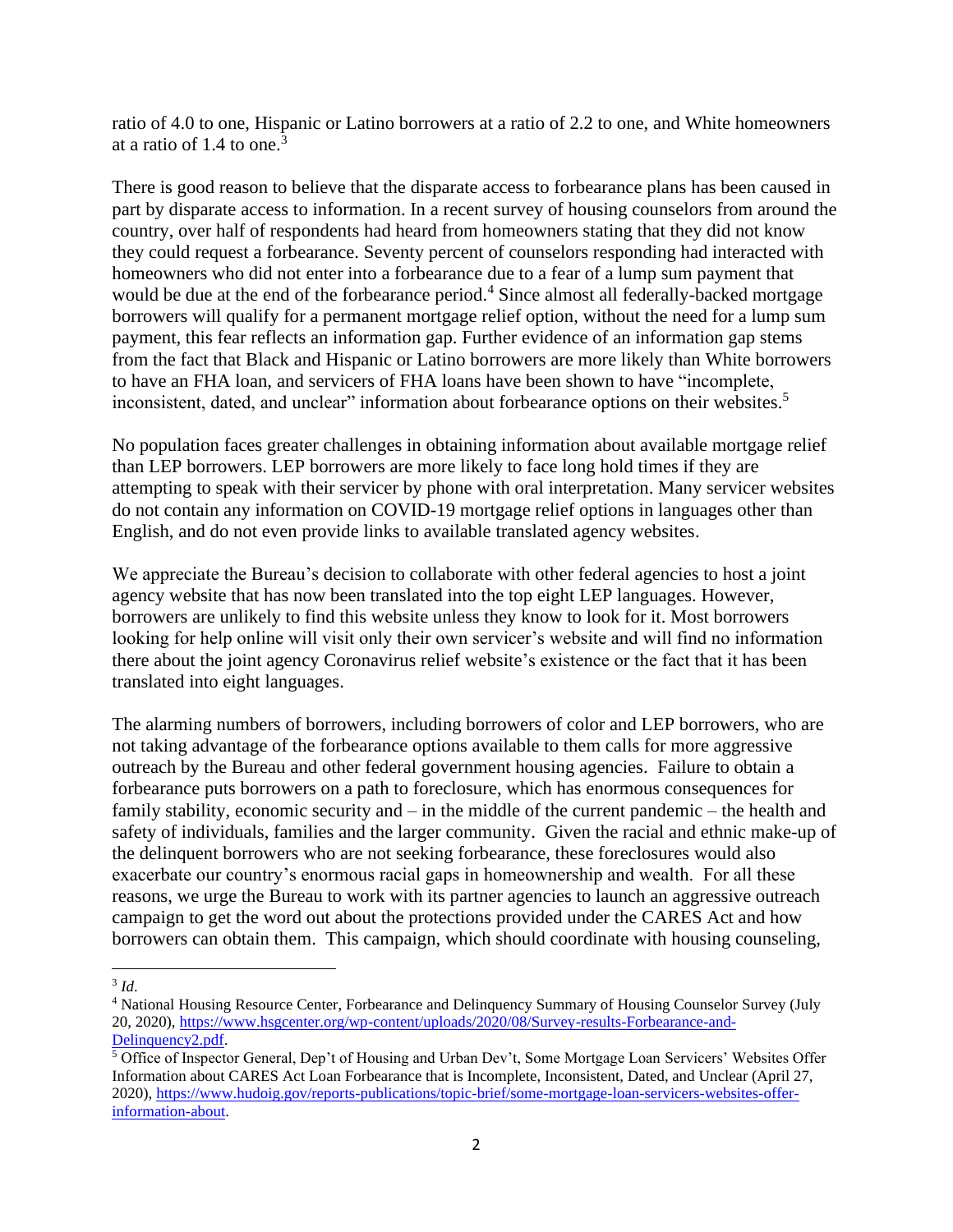legal services and other community-based organizations that are trusted resources in local communities, should be multi-lingual and utilize multiple media channels. These include, among others, social media, targeted print media, radio and TV. It should start immediately, adapt messages as needs change, and run until this crisis has ended. Our organizations stand ready to lend our assistance with crafting the messages and amplifying the campaign.

We understand from your comments during the roundtable discussion that the Bureau has taken additional steps to attempt to reach homeowners with information about Coronavirus mortgage relief. We would appreciate more information about those steps, so that we can better partner with the Bureau to encourage the use of the resources resulting from such efforts. Please direct us to any form servicer notices, social media campaigns, and any other outreach materials in various languages. We would also be interested in usage information, such as the number of people that have viewed the Coronavirus mortgage relief website pages in each of the available languages and any information about servicers using relevant materials in their outreach.

As foreclosure moratoria are set to expire soon, including possibly the Fannie Mae and Freddie Mac moratoria, it is more important than ever to reduce the number of borrowers who have defaulted on their mortgage but have not obtained a forbearance. We understand that you see outreach to LEP consumers, including in-language information about Coronavirus mortgage relief options, as an important part of the Bureau's mission. Given how critical mortgage relief is for struggling borrowers during this time, we ask that the CFPB direct the servicers and lenders under its supervision to notify their borrowers of the availability of forbearance and how to request this assistance for all loans not in forbearance. We appreciate your concern on behalf of these at-risk homeowners and look forward to a continuing dialogue with the Bureau about how best to increase the uptake for forbearances and other home-saving options among the LEP community and communities of color.

## **Language Access in Mortgage Origination and Servicing Must Be Expanded**

We also appreciate the Bureau's focus on what, if any, steps can be taken to encourage lenders and servicers to provide more access to translated documents and oral interpretation in both the origination and servicing of mortgage loans.

Our organizations have been working on language access issues for years and have been engaged in discussions with federal agencies around increasing access to the mortgage market for LEP consumers since 2016. We have gathered examples of consumers who have been harmed by a lack of information in their language.<sup>6</sup> We have commented on the efforts of FHFA to increase the use of translated mortgage documents, both in writing<sup>7</sup> and as participants in FHFA's Language Access Task Force.

<sup>6</sup> Americans for Financial Reform Language Access Task Force, Barriers to Language Access in the Housing Market: Stories from the Field (May 2016)[, https://ourfinancialsecurity.org/wp](https://ourfinancialsecurity.org/wp-content/uploads/2016/05/AFR_LEP_Narratives_05.26.2016.pdf)[content/uploads/2016/05/AFR\\_LEP\\_Narratives\\_05.26.2016.pdf.](https://ourfinancialsecurity.org/wp-content/uploads/2016/05/AFR_LEP_Narratives_05.26.2016.pdf)

 $7$  Americans for Financial Reform Language Access Task Force, Comments on the Federal Housing Finance Agency's Request for Input on Improving Language Access in Mortgage Origination and Servicing (July 31, 2017), [https://ourfinancialsecurity.org/wp-content/uploads/2017/08/AFR-Task-Force-Response-to-FHFA-RFI-on-](https://ourfinancialsecurity.org/wp-content/uploads/2017/08/AFR-Task-Force-Response-to-FHFA-RFI-on-Language-Access-7-31-2017.pdf)[Language-Access-7-31-2017.pdf;](https://ourfinancialsecurity.org/wp-content/uploads/2017/08/AFR-Task-Force-Response-to-FHFA-RFI-on-Language-Access-7-31-2017.pdf) Supplemental Comments (Sept 1, 2017), [https://ourfinancialsecurity.org/wp](https://ourfinancialsecurity.org/wp-content/uploads/2017/10/FHFA-LEP-RFI-2nd-submission-of-AFR-et-al-9-1-17-1.pdf)[content/uploads/2017/10/FHFA-LEP-RFI-2nd-submission-of-AFR-et-al-9-1-17-1.pdf.](https://ourfinancialsecurity.org/wp-content/uploads/2017/10/FHFA-LEP-RFI-2nd-submission-of-AFR-et-al-9-1-17-1.pdf)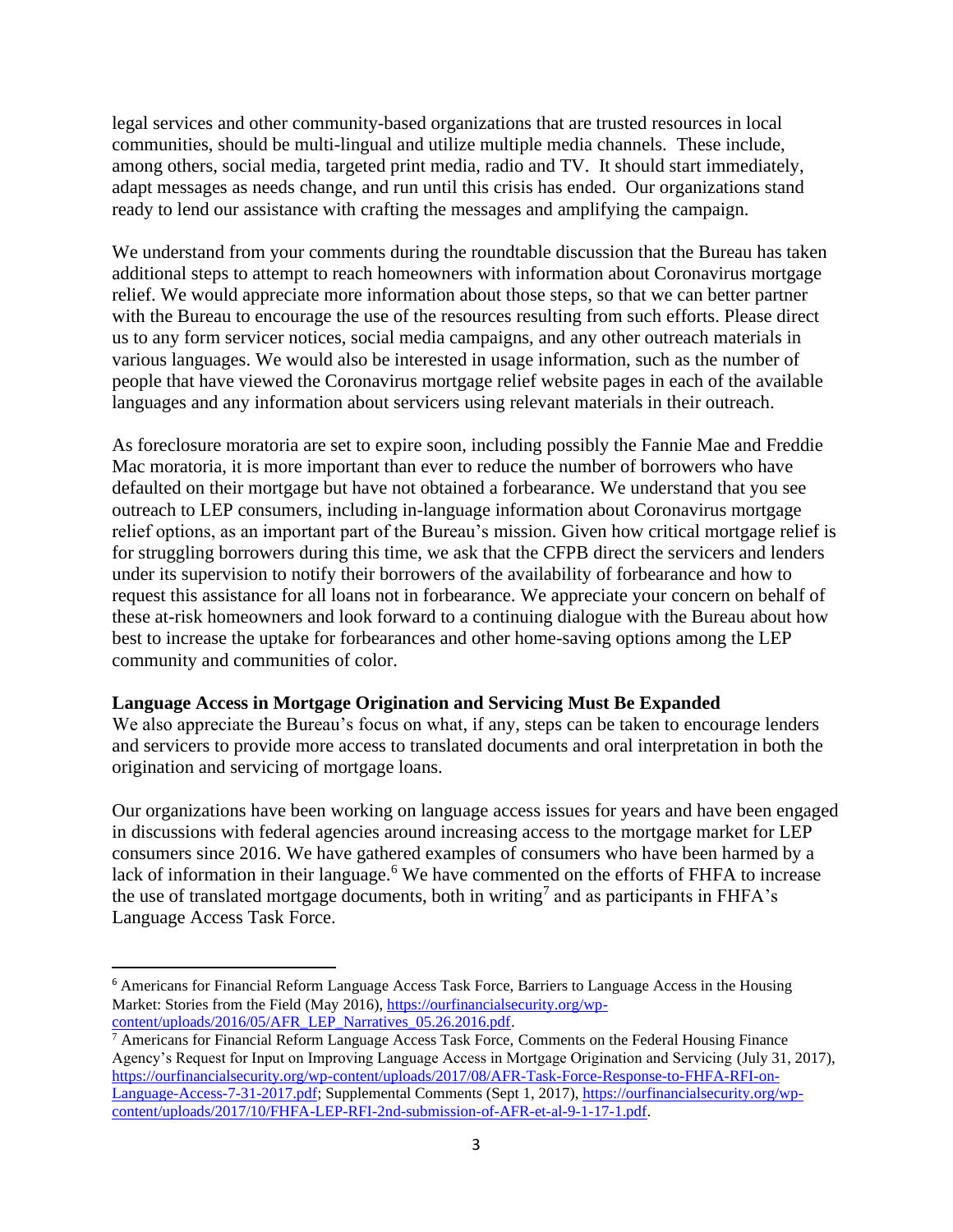Throughout these ongoing discussions, lenders and servicers have expressed concerns regarding their potential exposure to liability if they provide translated documents in some but not all languages, or if they provide translations of some but not all documents.

The Bureau has provided helpful guidance in the past regarding effective Compliance Management Systems and ways for lenders and servicers to mitigate risk by having a thoughtful, data-informed language access plan.<sup>8</sup> The Bureau has commented that many lenders and servicers are serving LEP consumers in effective ways that do not create enforcement risk. The Bureau has also pointed to practices that can expose servicers to risk, including activities that steer LEP borrowers to only certain products.<sup>9</sup>

If the Bureau intends to take further action beyond the Supervisory Highlights it has already published on this subject, then any engagement related to serving LEP borrowers in a way that complies with ECOA and is not unfair, deceptive, or abusive should be done through a public notice-and-comment rulemaking. These are complex issues. The obligations of a lender or servicer vary depending on their size, the footprint of the communities they serve, and the available documents that have been translated by government agencies. It is crucial that the CFPB take the requisite time to conduct research, hear from all stakeholders and carefully consider all feedback and perspectives before moving forward with any proposed action in this area.

When lenders seek assurances that they may provide translated versions of certain documents but not others, or when they pursue the ability to provide translations at origination followed by ongoing servicing that will be conducted entirely in English, this raises significant questions regarding the expectations created for borrowers and whether such conduct should be considered unfair or deceptive. Borrowers may be more likely to arrange help interpreting English documents during the home-buying process (perhaps from a bilingual real estate agent or trusted advisor), and are therefore even more likely to need documents in their preferred language as the loan is serviced over time –especially if they experience a hardship and need to apply for loss mitigation. We recognize the lending industry's concern about expanding access for LEP consumers, but if the Bureau is considering regulatory action to facilitate that goal, it must do so by fully vetting the issues in a careful and public rulemaking process. The risk of unintended consequences is significant, and any agency action must have as its first priority to do no harm.

We commend the Bureau for its attention to these issues and look forward to further engagement in order to encourage safe and responsible lending to LEP communities. If we can provide additional information, please feel free to contact Linda Jun, [linda@ourfinancialsecurity.org,](mailto:linda@ourfinancialsecurity.org) or Sarah Mancini, [smancini@nclc.org.](mailto:smancini@nclc.org)

<sup>8</sup> Consumer Fin. Prot. Bureau, Spotlight on Serving Limited English Proficient Consumers (Nov. 2017), [https://files.consumerfinance.gov/f/documents/cfpb\\_spotlight-serving-lep-consumers\\_112017.pdf;](https://files.consumerfinance.gov/f/documents/cfpb_spotlight-serving-lep-consumers_112017.pdf) Consumer Fin. Prot. Bureau, Supervisory Highlights (Oct. 2016) at 20-25, [https://files.consumerfinance.gov/f/documents/Supervisory\\_Highlights\\_Issue\\_13\\_\\_Final\\_10.31.16.pdf.](https://files.consumerfinance.gov/f/documents/Supervisory_Highlights_Issue_13__Final_10.31.16.pdf) 9 *Id*.